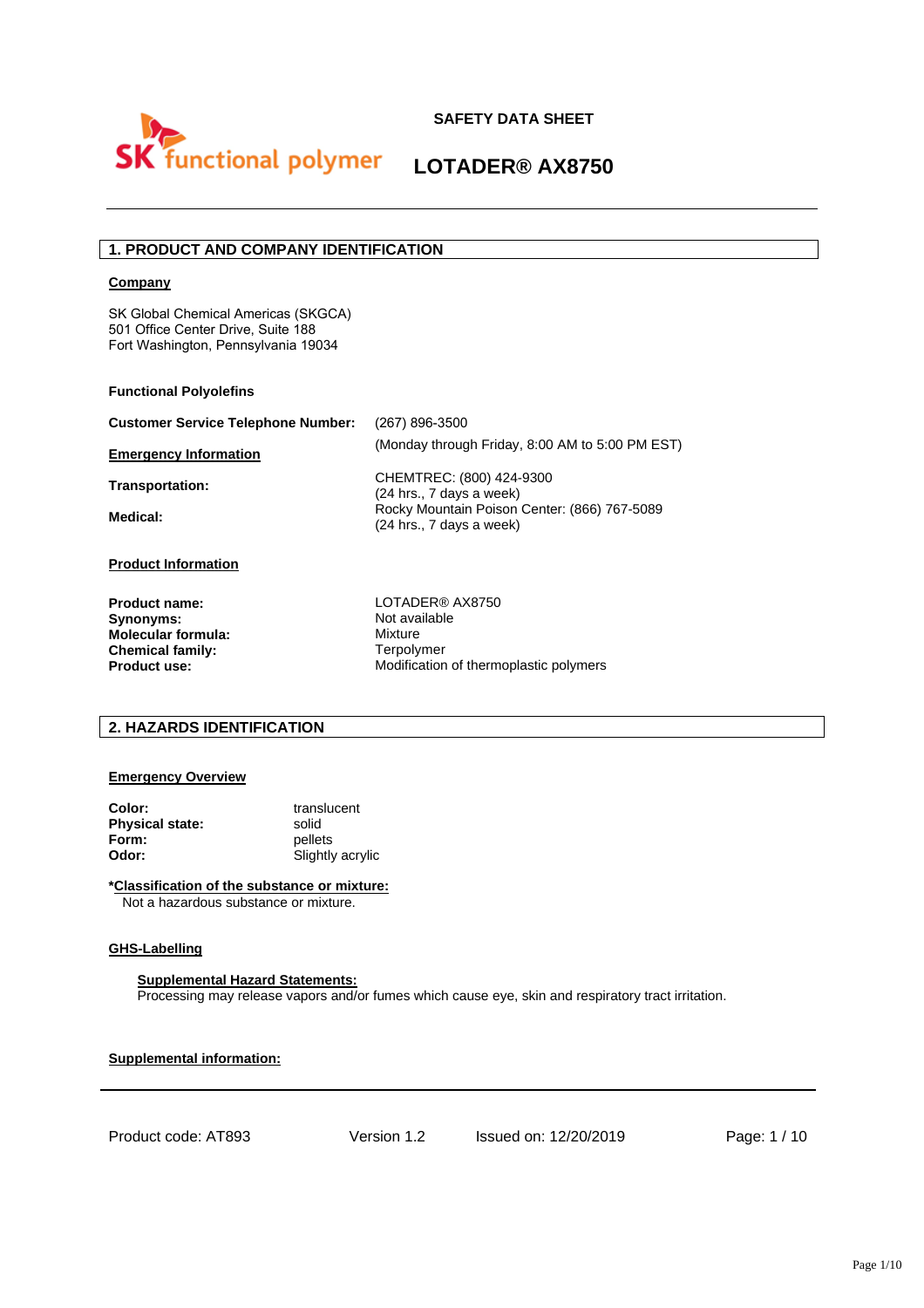

#### **Potential Health Effects:**

The product, in the form supplied, is not anticipated to produce significant adverse human health effects. Contains high molecular weight polymer(s). Effects due to processing releases or residual monomer: Irritating to eyes, respiratory system and skin. Possible cross sensitization with other acrylates and methacrylates. Prolonged or repeated exposure may cause: headache, drowsiness, nausea, weakness, (severity of effects depends on extent of exposure).

#### **Other:**

Handle in accordance with good industrial hygiene and safety practice. (pellets/granules) This product may release fume and/or vapor of variable composition depending on processing time and temperature.

# **3. COMPOSITION/INFORMATION ON INGREDIENTS**

| <b>Chemical Name</b> | CAS-No.      | <b>Wt/Wt</b>         | <b>GHS Classification**</b> |
|----------------------|--------------|----------------------|-----------------------------|
| Proprietary polymer  | Proprietary* | >= 60  - <= 100<br>% | Not classified              |

\* The specific chemical identity is withheld because it is trade secret information of SKGCA

\*\*For the full text of the H-Statements mentioned in this Section, see Section 16.

#### **4. FIRST AID MEASURES**

#### **4.1. Description of necessary first-aid measures:**

#### **Inhalation:**

If inhaled, remove victim to fresh air.

#### **Skin:**

In case of contact, immediately flush skin with plenty of water. If molten polymer gets on the skin, cool rapidly with cold water. Do not peel solidified product off the skin. Obtain medical treatment for thermal burns. Remove material from clothing. Wash clothing before reuse. Thoroughly clean shoes before reuse.

#### **Eyes:**

Immediately flush eye(s) with plenty of water. Obtain medical treatment for thermal burns.

#### **Ingestion:**

If swallowed, DO NOT induce vomiting. Get medical attention. Never give anything by mouth to an unconscious person.

Product code: AT893 Version 1.2 Issued on: 12/20/2019 Page: 2 / 10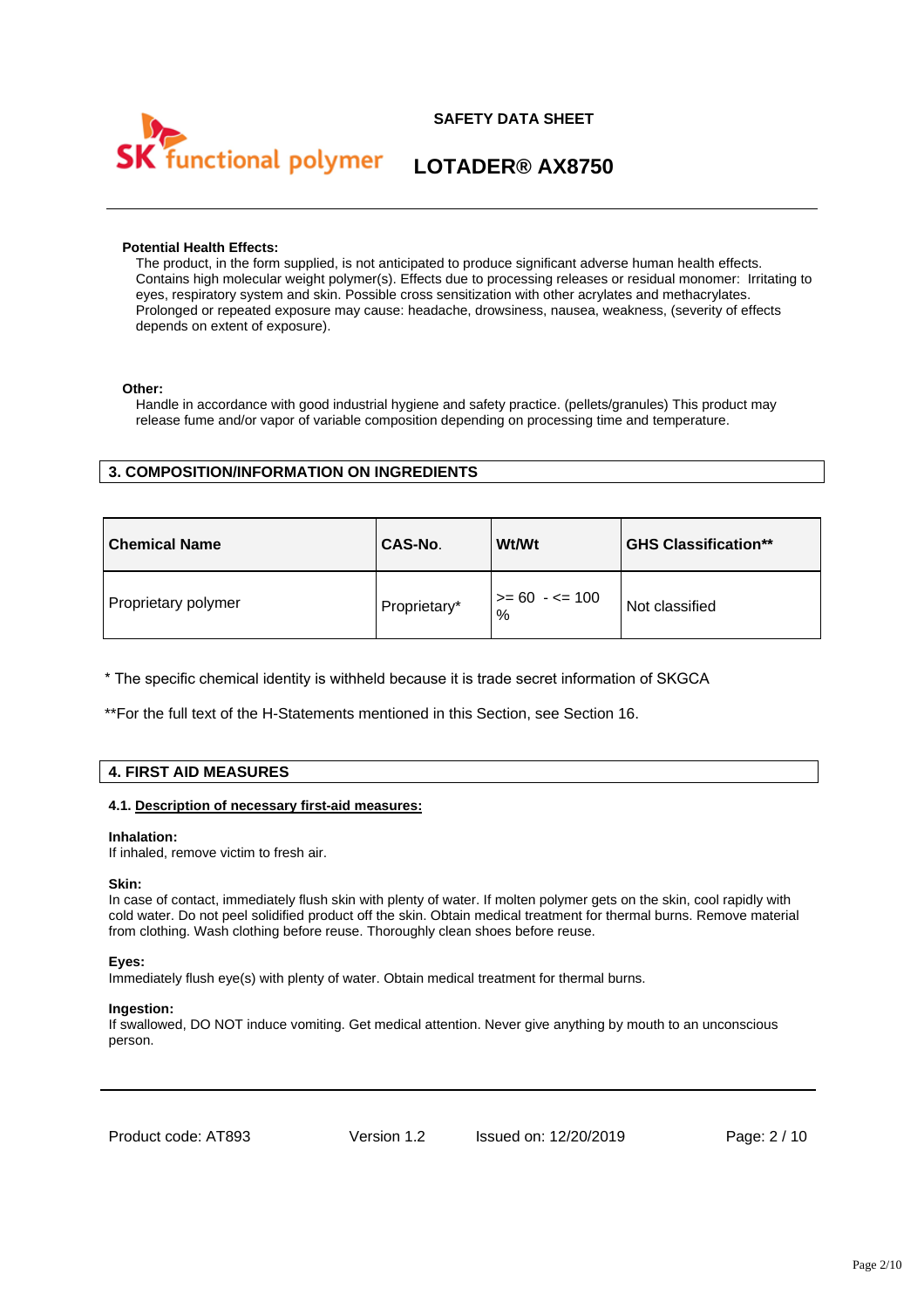

### **4.2. Most important symptoms/effects, acute and delayed:**

For most important symptoms and effects (acute and delayed), see Section 2 (Hazard Statements and Supplemental Information if applicable) and Section 11 (Toxicology Information) of this SDS.

#### **4.3. Indication of immediate medical attention and special treatment needed, if necessary:**

Unless otherwise noted in Notes to Physician, no specific treatment noted; treat symptomatically.

### **5. FIREFIGHTING MEASURES**

#### **Extinguishing media (suitable):**

Water spray, Carbon dioxide (CO2), Foam, Dry chemical

#### **Protective equipment:**

Fire fighters and others who may be exposed to products of combustion should wear full fire fighting turn out gear (full Bunker Gear) and self-contained breathing apparatus (pressure demand / NIOSH approved or equivalent).

#### **Further firefighting advice:**

Fire fighting equipment should be thoroughly decontaminated after use.

#### **Fire and explosion hazards:**

When burned, the following hazardous products of combustion can occur: Carbon oxides Hazardous organic compounds

# **6. ACCIDENTAL RELEASE MEASURES**

#### **Personal precautions, Emergency procedures, Methods and materials for containment/clean-up:**

Prevent further leakage or spillage if you can do so without risk. Ventilate the area. Sweep up and shovel into suitable properly labeled containers for prompt disposal. Possible fall hazard – floor may become slippery from leakage/spillage of product. Avoid dispersal of spilled material and runoff and contact with soil, waterways, drains and sewers. Consult a regulatory specialist to determine appropriate state or local reporting requirements, for assistance in waste characterization and/or hazardous waste disposal and other requirements listed in pertinent environmental permits.

#### **Protective equipment:**

Appropriate personal protective equipment is set forth in Section 8.

Product code: AT893 Version 1.2 Issued on: 12/20/2019 Page: 3 / 10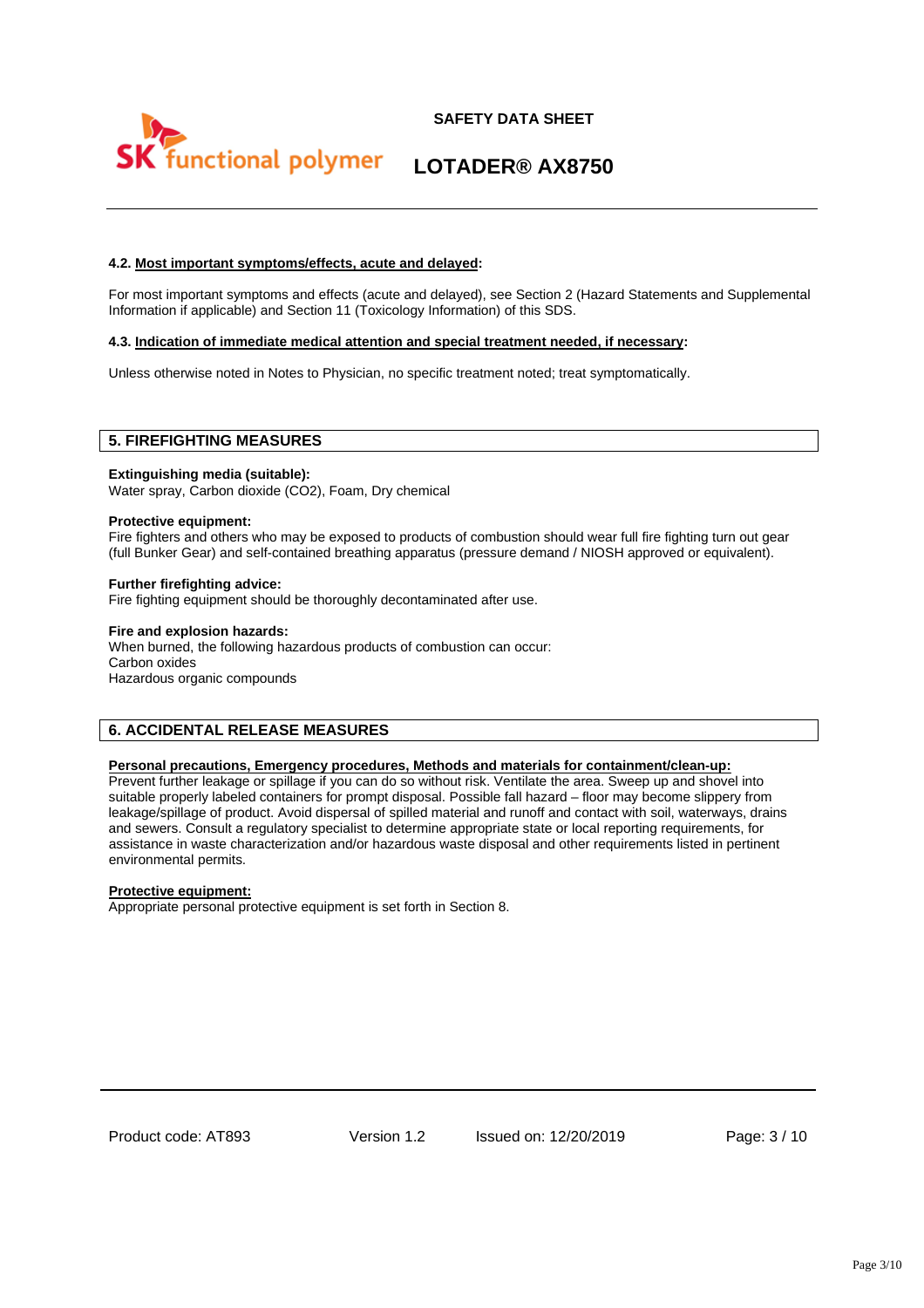



# **7. HANDLING AND STORAGE**

#### **Handling**

#### **General information on handling:**

Avoid breathing dust.

Avoid breathing processing fumes or vapors.

Handle in accordance with good industrial hygiene and safety practices. These practices include avoiding unnecessary exposure and removal of material from eyes, skin, and clothing.

#### **Storage**

#### **General information on storage conditions:**

Keep in a dry, cool place. Store in closed containers, in a secure area to prevent container damage and subsequent spillage.

#### **Storage stability – Remarks:** Stable under recommended storage conditions.

# **Storage incompatibility – General:**

Store separate from: Strong acids Oxidizing agents

# **8. EXPOSURE CONTROLS/PERSONAL PROTECTION**

### **Airborne Exposure Guidelines:**

#### **Particles Not Otherwise Specified / Nuisance Dust (Proprietary)**

US. ACGIH Threshold Limit Values

| Form:                 | Inhalable particles.  |
|-----------------------|-----------------------|
| Time weighted average | $10 \text{ ma/m}$ 3   |
| Form:                 | Respirable particles. |
| Time weighted average | $3 \text{ mg/m}$      |

US. OSHA Table Z-1 Limits for Air Contaminants (29 CFR 1910.1000)

Form: Form: Respirable fraction.<br>
Respirable fraction.<br>
Respirable fraction.<br>
S mg/m3  $5$  mg/m3

US. OSHA Table Z-1 Limits for Air Contaminants (29 CFR 1910.1000)

Form: Total dust<br>PEL: 15 ma/m3 15 mg/m3

US. OSHA Table Z-3 (29 CFR 1910.1000)

Form: Form: Respirable fraction. Time weighted average 15millions of particles per cubic foot of air

Product code: AT893 Version 1.2 Issued on: 12/20/2019 Page: 4 / 10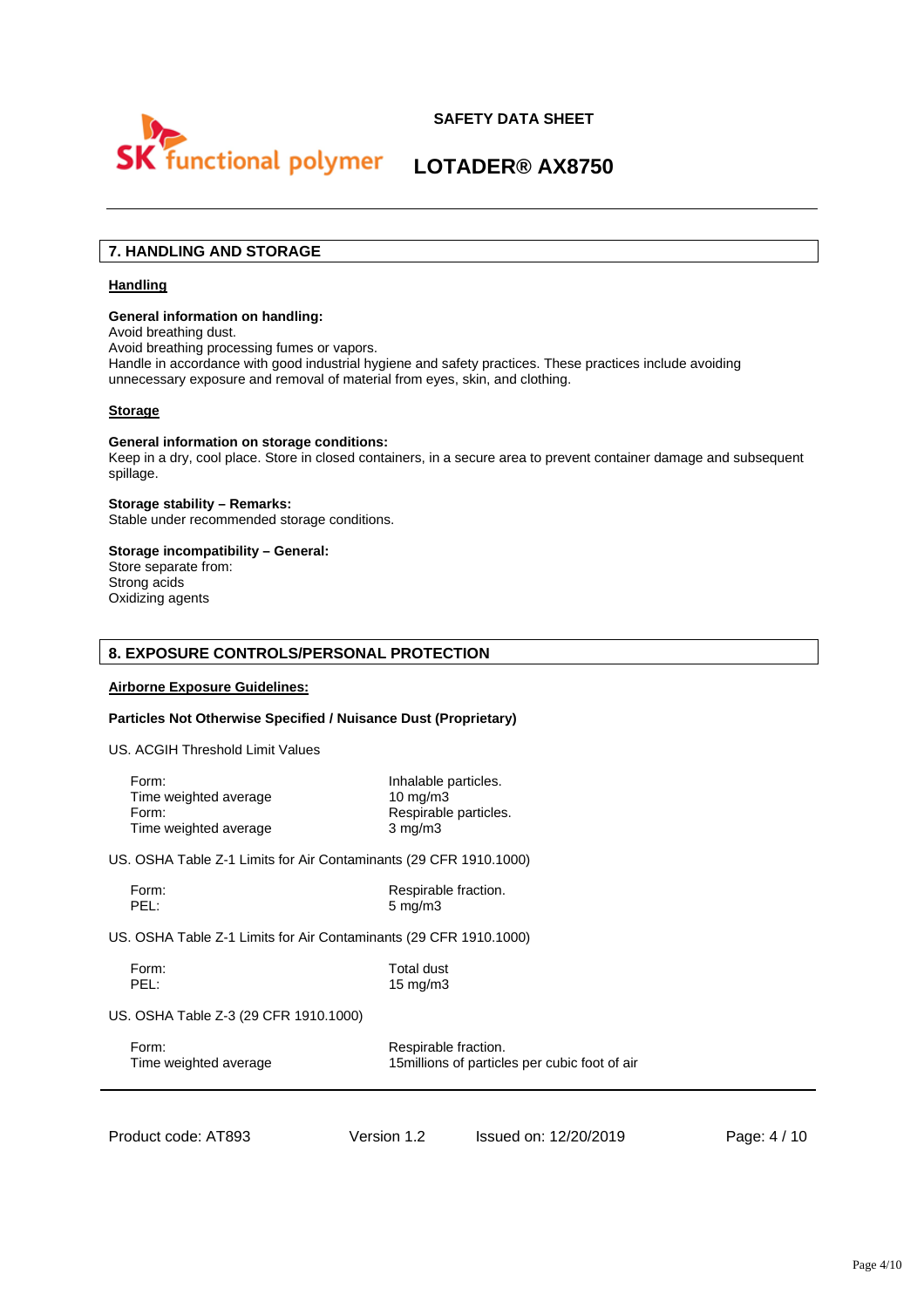



# **LOTADER® AX8750**

US. OSHA Table Z-3 (29 CFR 1910.1000)

Form: Total dust<br>Time weighted average Time weighted average 50millions

50millions of particles per cubic foot of air

US. OSHA Table Z-3 (29 CFR 1910.1000)

Form: Respirable fraction.<br>Time weighted average example as may by many 5 mg/m3 Time weighted average

US. OSHA Table Z-3 (29 CFR 1910.1000)

| Form:                 | Total dust  |
|-----------------------|-------------|
| Time weighted average | 15 mg/m $3$ |

Only those components with exposure limits are printed in this section. Limits with skin contact designation above have skin contact effect. Air sampling alone is insufficient to accurately quantitate exposure. Measures to prevent significant cutaneous absorption may be required. Limits with a sensitizer designation above mean that exposure to this material may cause allergic reactions.

#### **Engineering controls:**

Investigate engineering techniques to reduce exposures below airborne exposure limits or to otherwise reduce exposures. Provide ventilation if necessary to minimize exposures or to control exposure levels to below airborne exposure limits (if applicable see above).If practical, use local mechanical exhaust ventilation at sources of air contamination such as open process equipment.

#### **Respiratory protection:**

Avoid breathing dust. Avoid breathing processing fumes or vapors. Where airborne exposure is likely or airborne exposure limits are exceeded (if applicable, see above), use NIOSH approved respiratory protection equipment appropriate to the material and/or its components and substances released during processing. Consult respirator manufacturer to determine appropriate type equipment for a given application. Observe respirator use limitations specified by NIOSH or the manufacturer. For emergency and other conditions where there may be a potential for significant exposure or where exposure limit may be significantly exceeded, use an approved full face positive-pressure, self-contained breathing apparatus or positive-pressure airline with auxiliary self-contained air supply. Respiratory protection programs must comply with 29 CFR § 1910.134.

#### **Skin protection:**

Processing of this product releases vapors or fumes which may cause skin irritation. Minimize skin contamination by following good industrial hygiene practice. Wearing protective gloves is recommended. Wash hands and contaminated skin thoroughly after contact with processing fumes or vapors. Wash thoroughly after handling.

#### **Eye protection:**

Product code: AT893 Version 1.2 Issued on: 12/20/2019 Page: 5 / 10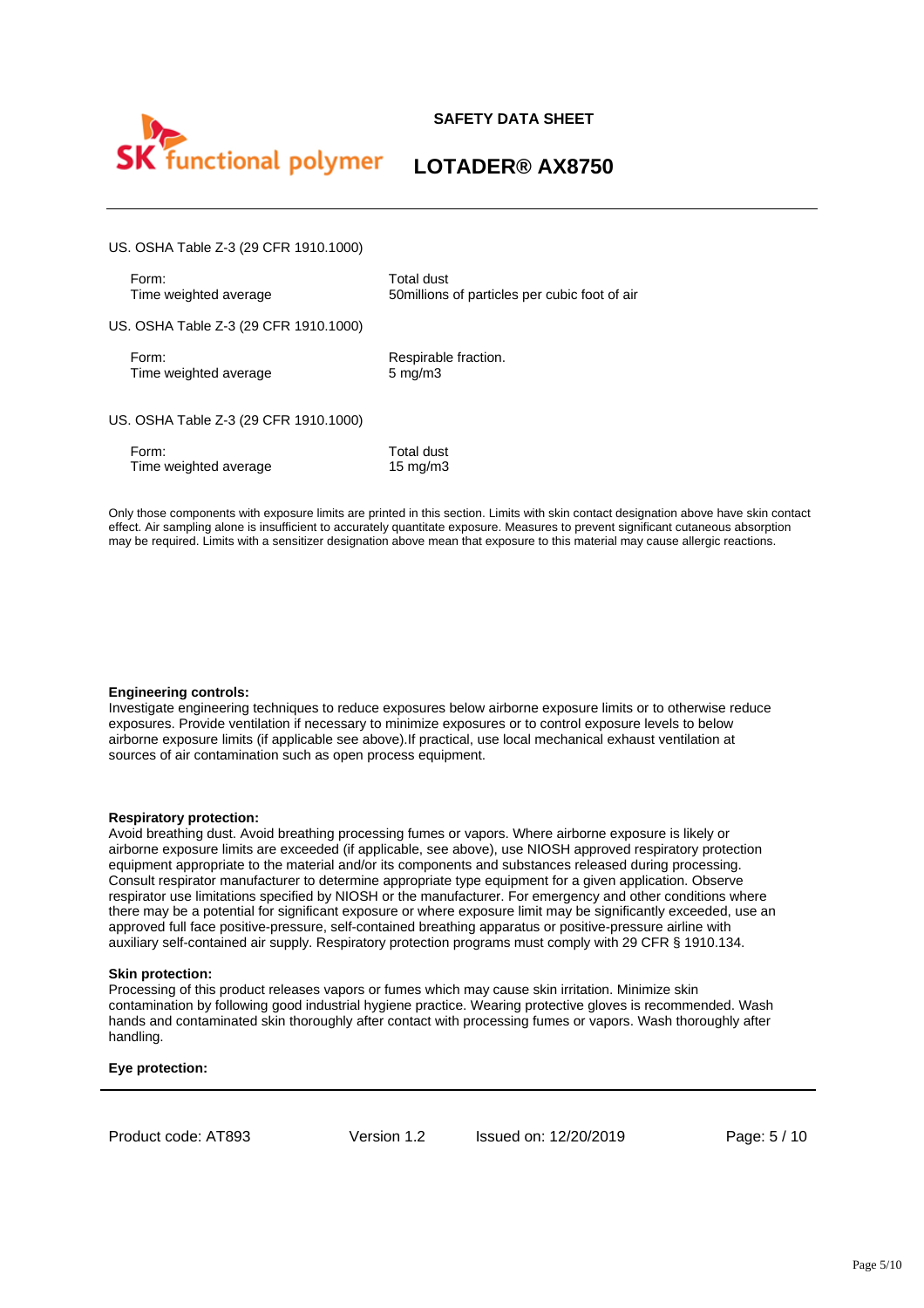

# **LOTADER® AX8750**

Use good industrial practice to avoid eye contact. Processing of this product releases vapors or fumes which may cause eye irritation. Where eye contact may be likely, wear chemical goggles and have eye flushing equipment available.

| 9. PHYSICAL AND CHEMICAL PROPERTIES            |                                                   |  |
|------------------------------------------------|---------------------------------------------------|--|
| Color:                                         | translucent                                       |  |
| <b>Physical state:</b>                         | solid                                             |  |
| Form:                                          | pellets                                           |  |
| Odor:                                          | Slightly acrylic                                  |  |
| <b>Odor threshold:</b>                         | No data available                                 |  |
| <b>Flash point</b>                             | Not applicable                                    |  |
| Auto-ignition<br>temperature:                  | > 842 °F (> 450 °C)                               |  |
| Lower flammable limit<br>$(LFL)$ :             | No data available                                 |  |
| <b>Upper flammable limit</b><br>(UFL):         | No data available                                 |  |
| pH:                                            | Not applicable                                    |  |
| Density:                                       | 940 kg/m3 (68 °F (20 °C))                         |  |
| <b>Specific Gravity (Relative</b><br>density): | 0.94 Water=1 (liquid)                             |  |
| <b>Boiling point/boiling</b><br>range:         | Not applicable                                    |  |
| Melting point/range:                           | 149 °F (65 °C)                                    |  |
| <b>Freezing point:</b>                         | No data available                                 |  |
| <b>Evaporation rate:</b>                       | No data available                                 |  |
| Solubility in water:                           | 68 °F (20 °C) insoluble                           |  |
| Viscosity, dynamic:                            | No data available                                 |  |
| Oil/water partition<br>coefficient:            | (No data available)                               |  |
| Thermal decomposition:                         | $> 572$ °F ( $> 300$ °C)                          |  |
| <b>Flammability:</b>                           | See GHS Classification in Section 2 if applicable |  |

Product code: AT893 Version 1.2 Issued on: 12/20/2019 Page: 6 / 10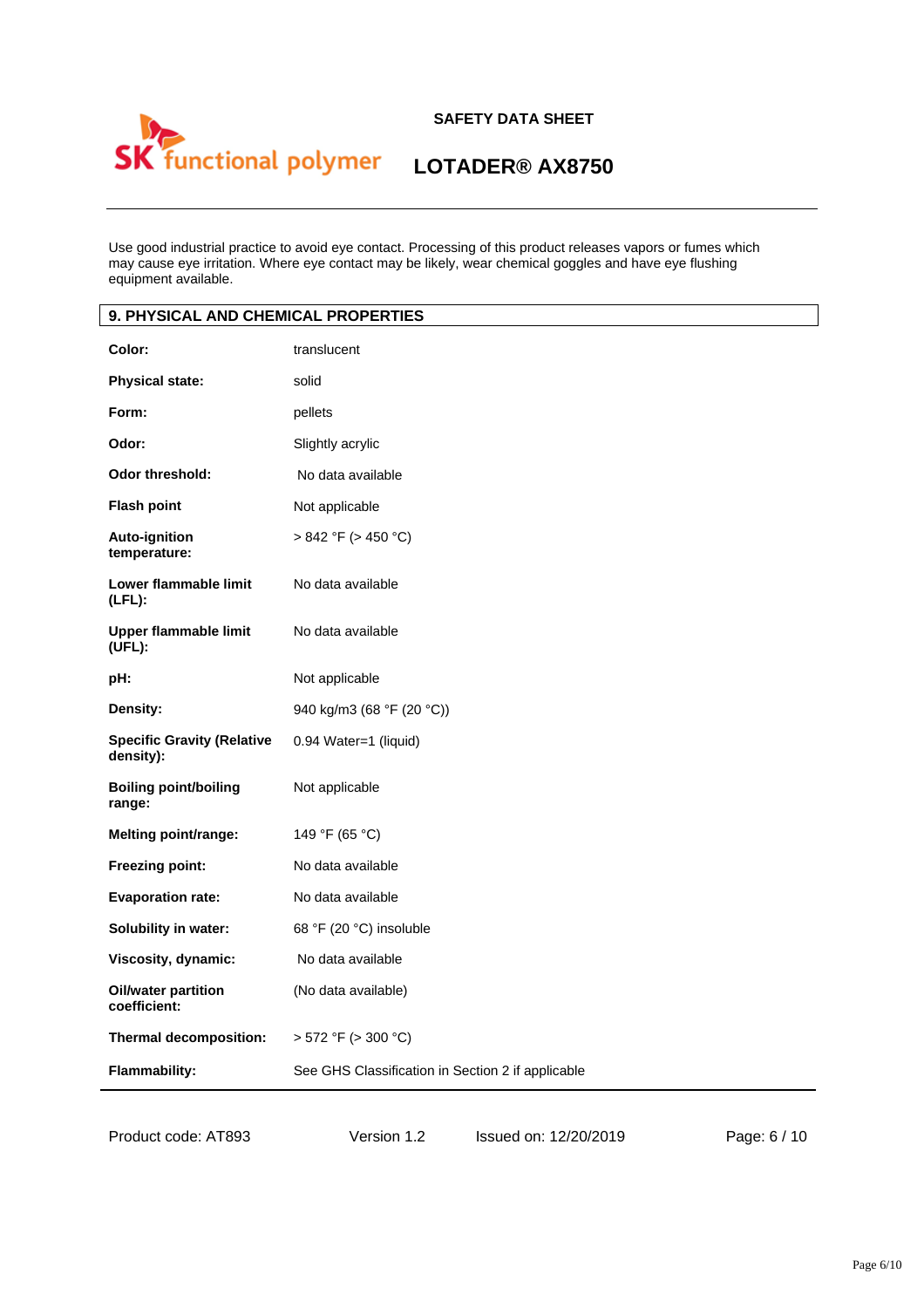



# **10. STABILITY AND REACTIVITY**

#### **Stability:**

The product is stable under normal handling and storage conditions.

#### **Hazardous reactions:**  Hazardous polymerization does not occur.

#### **Materials to avoid:**  Strong acids

Oxidizing agents

### **Conditions / hazards to avoid:**

Avoid storing in moist and warm conditions. (to maintain the technical properties of the product). See Hazardous Decomposition Products below.

#### **Hazardous decomposition products:**

Thermal decomposition giving flammable and toxic products : Carbon oxides Hazardous organic compounds Acrylates Methacrylates

#### **11. TOXICOLOGICAL INFORMATION**

Data on this material and/or its components are summarized below.

#### **Data for Proprietary polymer (Proprietary)**

### **Other information**

The information presented is from representative materials in this chemical class. The results may vary depending on the test substance. Effects due to processing releases or residual monomer: Possible cross sensitization with other acrylates and methacrylates.

# **12. ECOLOGICAL INFORMATION**

#### **Chemical Fate and Pathway**

No data are available.

#### **Ecotoxicology**

No data are available.

# **13. DISPOSAL CONSIDERATIONS**

#### **Waste disposal:**

Where possible recycling is preferred to disposal or incineration. If recycling is not an option, incinerate or dispose of in accordance with federal, state, and local regulations. Pigmented, filled and/or solvent laden product may require special disposal practices in accordance with federal, state and local regulations. Consult a regulatory specialist to

Product code: AT893 Version 1.2 Issued on: 12/20/2019 Page: 7 / 10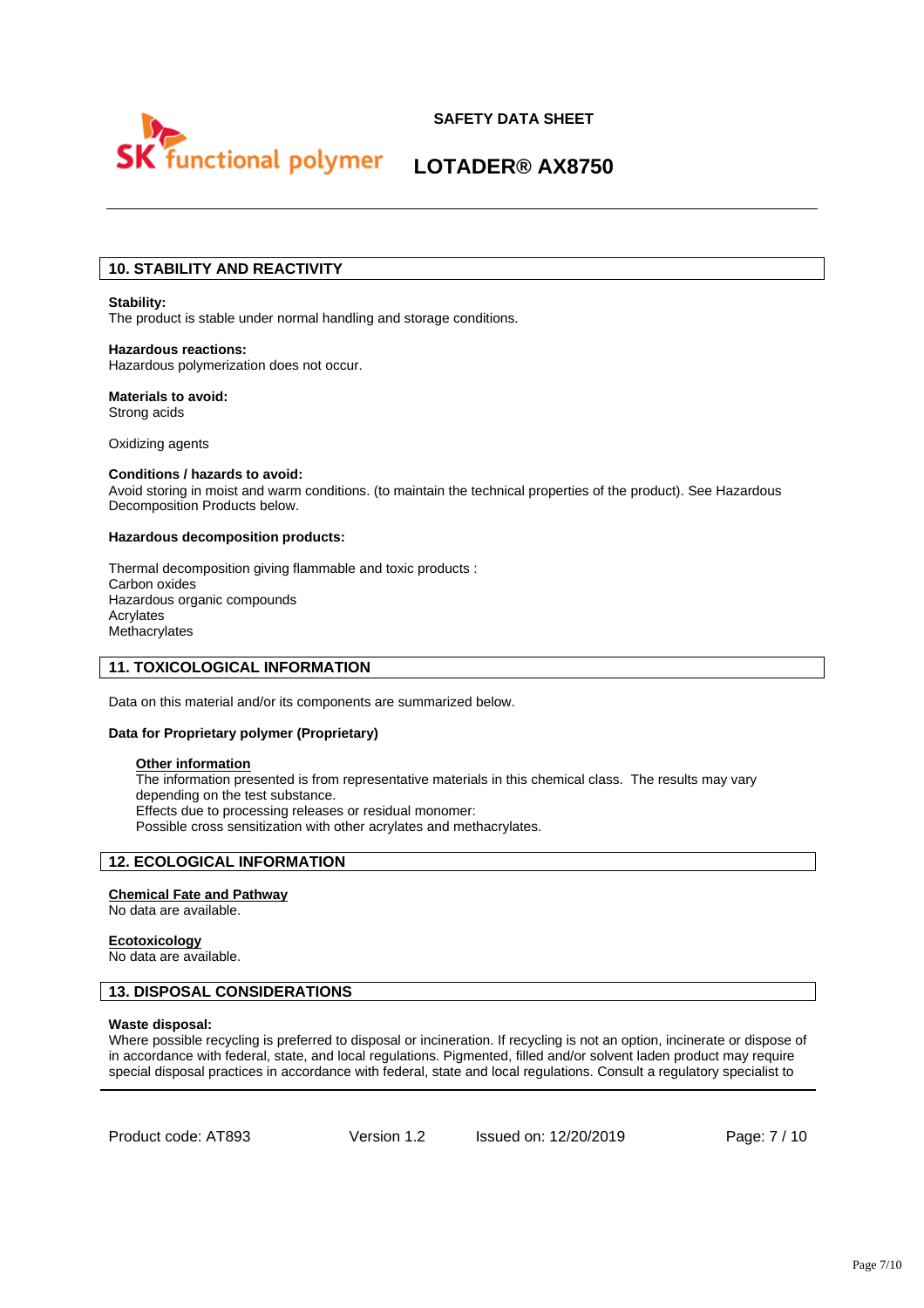



determine appropriate state or local reporting requirements, for assistance in waste characterization and/or hazardous waste disposal and other requirements listed in pertinent environmental permits. Note: Chemical additions to, processing of, or otherwise altering this material may make this waste management information incomplete, inaccurate, or otherwise inappropriate. Furthermore, state and local waste disposal requirements may be more restrictive or otherwise different from federal laws and regulations.

# **14. TRANSPORT INFORMATION**

**US Department of Transportation (DOT):** not regulated

**International Maritime Dangerous Goods Code (IMDG):** not regulated

#### **15. REGULATORY INFORMATION**

#### **Chemical Inventory Status**

| US. Toxic Substances Control Act                                      | TSCA        | The components of this product are all on<br>the TSCA Inventory.                                                        |
|-----------------------------------------------------------------------|-------------|-------------------------------------------------------------------------------------------------------------------------|
| Canadian Domestic Substances List (DSL)                               | <b>DSL</b>  | All components of this product are on the<br>Canadian DSL                                                               |
| China. Inventory of Existing Chemical Substances in<br>China (IECSC)  | IECSC (CN)  | Conforms to                                                                                                             |
| Japan. ENCS - Existing and New Chemical<br>Substances Inventory       | ENCS (JP)   | Conforms to                                                                                                             |
| Japan. ISHL - Inventory of Chemical Substances                        | ISHL (JP)   | Conforms to                                                                                                             |
| Korea. Korean Existing Chemicals Inventory (KECI)                     | KECI (KR)   | Conforms to                                                                                                             |
| Philippines Inventory of Chemicals and Chemical<br>Substances (PICCS) | PICCS (PH)  | The mixture contains a polymer. All the<br>monomers for this polymer & other<br>substances are listed on the inventory. |
| Australia Inventory of Chemical Substances (AICS)                     | <b>AICS</b> | Conforms to                                                                                                             |

#### **United States – Federal Regulations**

#### **SARA Title III – Section 302 Extremely Hazardous Chemicals:**

The components in this product are either not SARA Section 302 regulated or regulated but present in negligible concentrations.

#### **SARA Title III - Section 311/312 Hazard Categories:**  No SARA Hazards

#### **SARA Title III – Section 313 Toxic Chemicals:**

This material does not contain any chemical components with known CAS numbers that exceed the threshold (De Minimis) reporting levels established by SARA Title III, Section 313.

Version 1.2 Issued on: 12/20/2019 Page: 8 / 10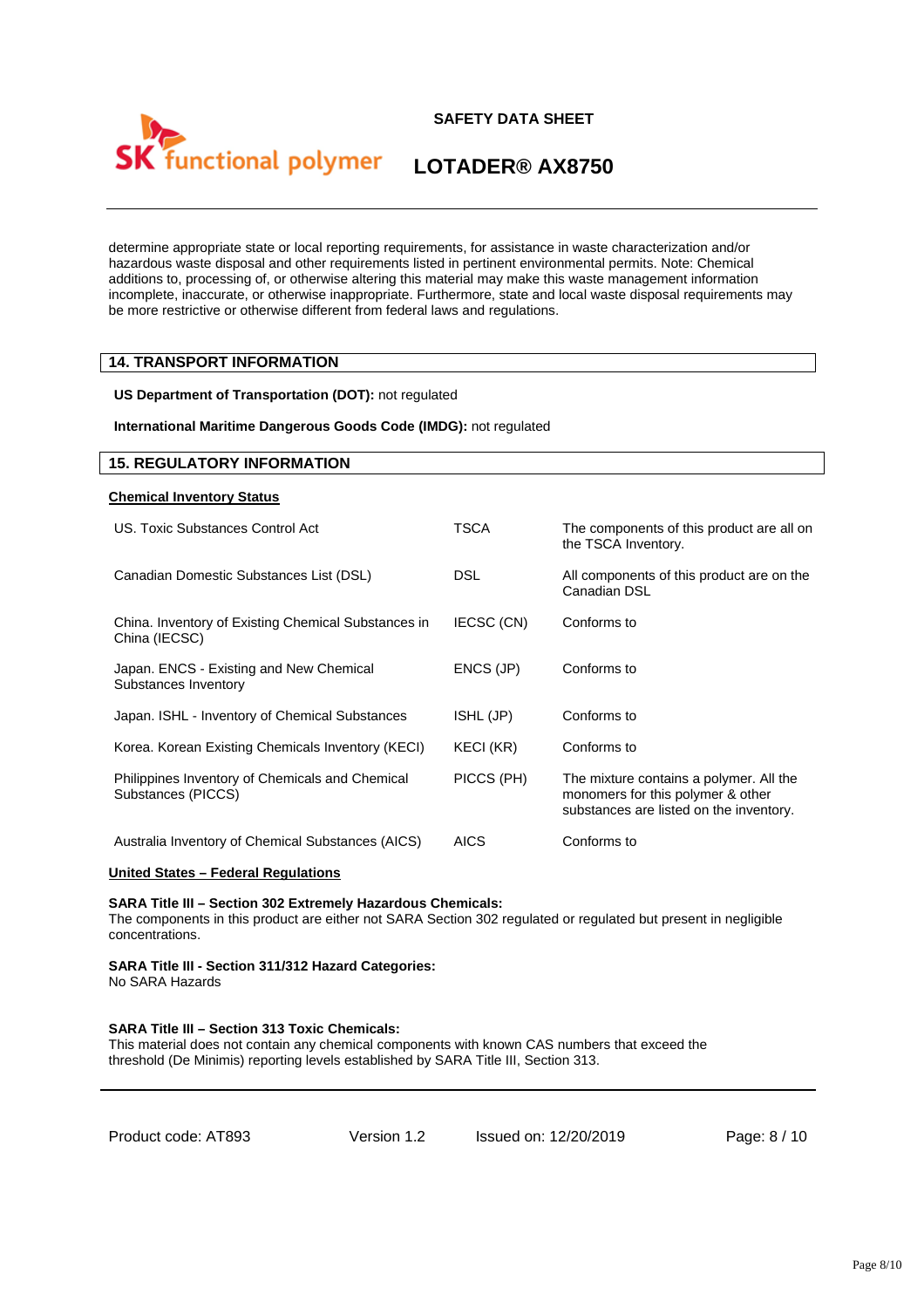

#### **Comprehensive Environmental Response, Compensation, and Liability Act (CERCLA) - Reportable Quantity (RQ):**

The components in this product are either not CERCLA regulated, regulated but present in negligible concentrations, or regulated with no assigned reportable quantity.

#### **United States – State Regulations**

#### **New Jersey Right to Know**

No components are subject to the New Jersey Right to Know Act.

#### **Pennsylvania Right to Know**

| Chemical name                 | CAS-No.     |
|-------------------------------|-------------|
| Proprietary polymer           | Proprietary |
| 2-Propenoic acid, butyl ester | 141-32-2    |

#### **Pennsylvania Right to Know – Environmentally Hazardous Substance(s)**

| Chemical name                 | CAS-No.  |
|-------------------------------|----------|
| 2-Propenoic acid, butyl ester | 141-32-2 |

#### **California Prop. 65**

This product does not contain any chemicals known to the State of California to cause cancer, birth defects, or any other reproductive defects.

#### **16. OTHER INFORMATION**

| Latest Revision(s): |  |
|---------------------|--|
|                     |  |

| Reference number: | 200008866  |
|-------------------|------------|
| Date of Revision: | 12/20/2019 |
| Date Printed:     | 12/20/2019 |

The statements, technical information and recommendations contained herein are believed to be accurate as of the date hereof. Since the conditions and methods of use of the product and of the information referred to herein are beyond our control, SKGCA expressly disclaims any and all liability as to any results obtained or arising from any use of the product reliance on such information; NO WARRANT OF FIRNESS FOR ANY PARTICULAR PURPOSE, WARRANTY OF MERCHANTABILITY OR ANY OTHER WARRANTY, EXPRESSED OR IMPLIED IS MADE CONCERNING THE GOODS DESCIRBED OR THE INFORMATION PROVIDED HERIN. The information provided herein relates only to the specific product designated and may not be applicable when such product is used in combination with other materials or in any process. The user should thoroughly test any application before commercialization. Nothing contained herein constitutes a license to practice under any patent, it should not be construed as an inducement to infringe any patent, and the user is advised to take appropriate steps to be sure that any proposed use of the product will not result in patent infringement. See SDS for Health & Safety Considerations.

Product code: AT893 Version 1.2 Issued on: 12/20/2019 Page: 9 / 10